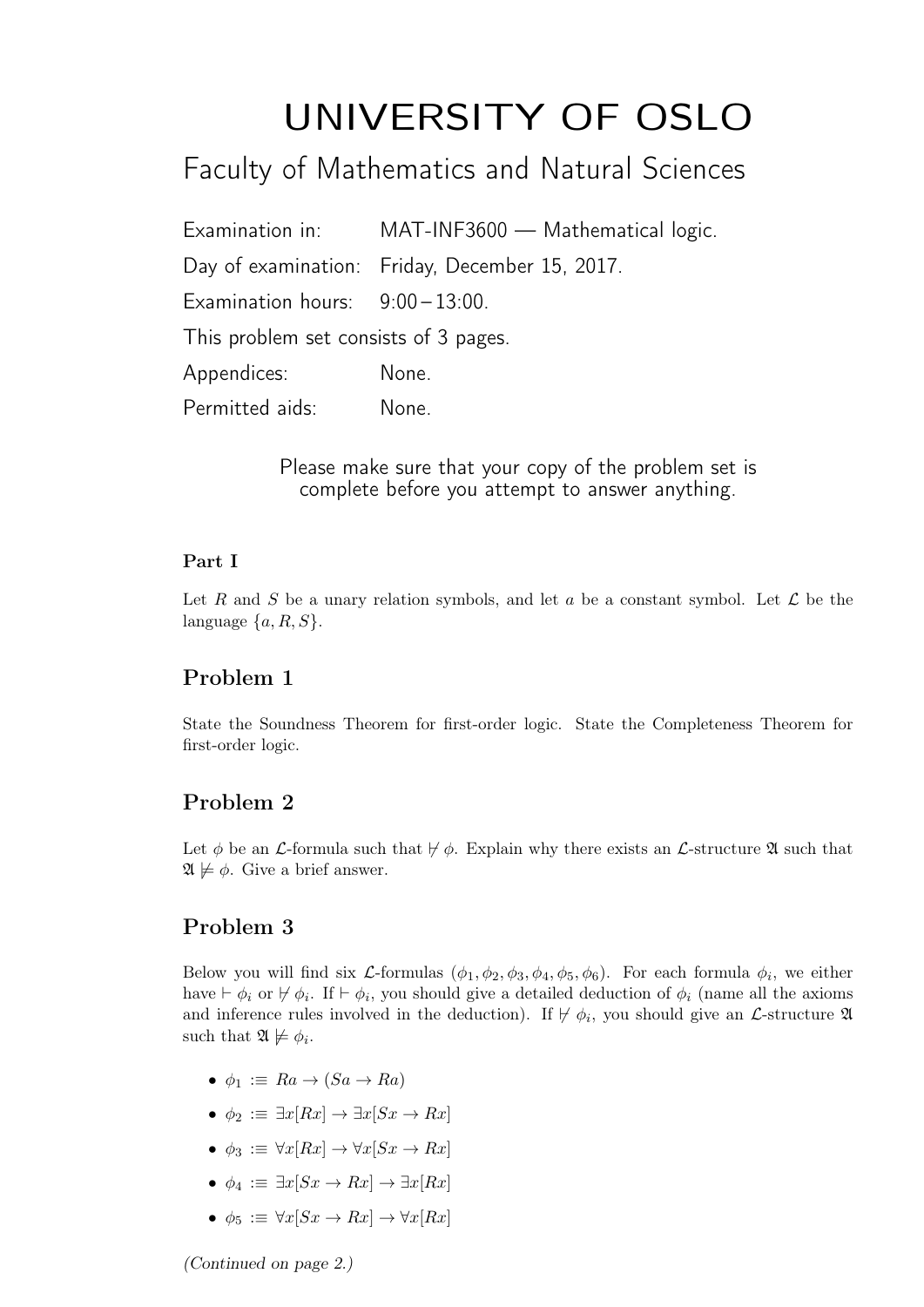•  $\phi_6 := (\forall x [Rx] \rightarrow Ra) \ \lor \ (\forall x [Sx \rightarrow Rx] \rightarrow \forall x [Rx])$ 

#### Part II

Let  $\lt$  be a binary relation symbol, let S be unary function symbols, and let 0 be a constant symbol. Let  $\mathcal L$  be the language  $\{0, S, \langle\}\)$ . Let T be the  $\mathcal L$ -theory where we have the following non-logical axioms:

- $(T_1) \ \forall x [\neg Sx = 0]$
- $(T_2) \ \forall xy[Sx = Sy \rightarrow x = y]$
- $(T_3) \ \forall x [\neg Sx = x]$
- $(T_4) \ \forall x [\neg x < 0]$
- $(T_5)$   $\forall xy[x \leq Sy \leftrightarrow (x \leq y \vee x = y)]$

#### Problem 4

Prove that the axiom  $T_3$  is independent of the other axioms of  $T$ , that is, prove that

 ${T_1, T_2, T_4, T_5} \not\vdash T_3$  and  ${T_1, T_2, T_4, T_5} \not\vdash \neg T_3$ .

Let  $\phi(x)$  be any *L*-formula (as usual  $\phi(t)$  denotes  $\phi(x)$  where every free occurrence of the variable  $x$  is replaced by the term  $t$ ). We will consider three axiom schemes.

The scheme of Zero Intolerance. This is the scheme

$$
\forall x[\phi(Sx)] \to \forall x[\phi(x)] \tag{Z}
$$

The theory  $T_Z$  is the theory T extended by this axiom scheme.

The scheme of Pseudo Induction. This is the scheme

$$
(\phi(0) \ \land \ \forall x[\phi(Sx)] ) \ \rightarrow \ \forall x[\phi(x)] \tag{P}
$$

The theory  $T_P$  is the theory  $T$  extended by this axiom scheme.

The scheme of Induction. This is the scheme

$$
(\phi(0) \land \forall x[\phi(x) \to \phi(Sx)]) \to \forall x[\phi(x)] \tag{I}
$$

The theory  $T_I$  is the theory  $T$  extended by this axiom scheme.

# Problem 5

Give a  $T_Z$ -deduction of  $\neg 0 = 0$ . Give a full deduction. Name all the axioms and inference rules involved in the deduction.

(Continued on page 3.)